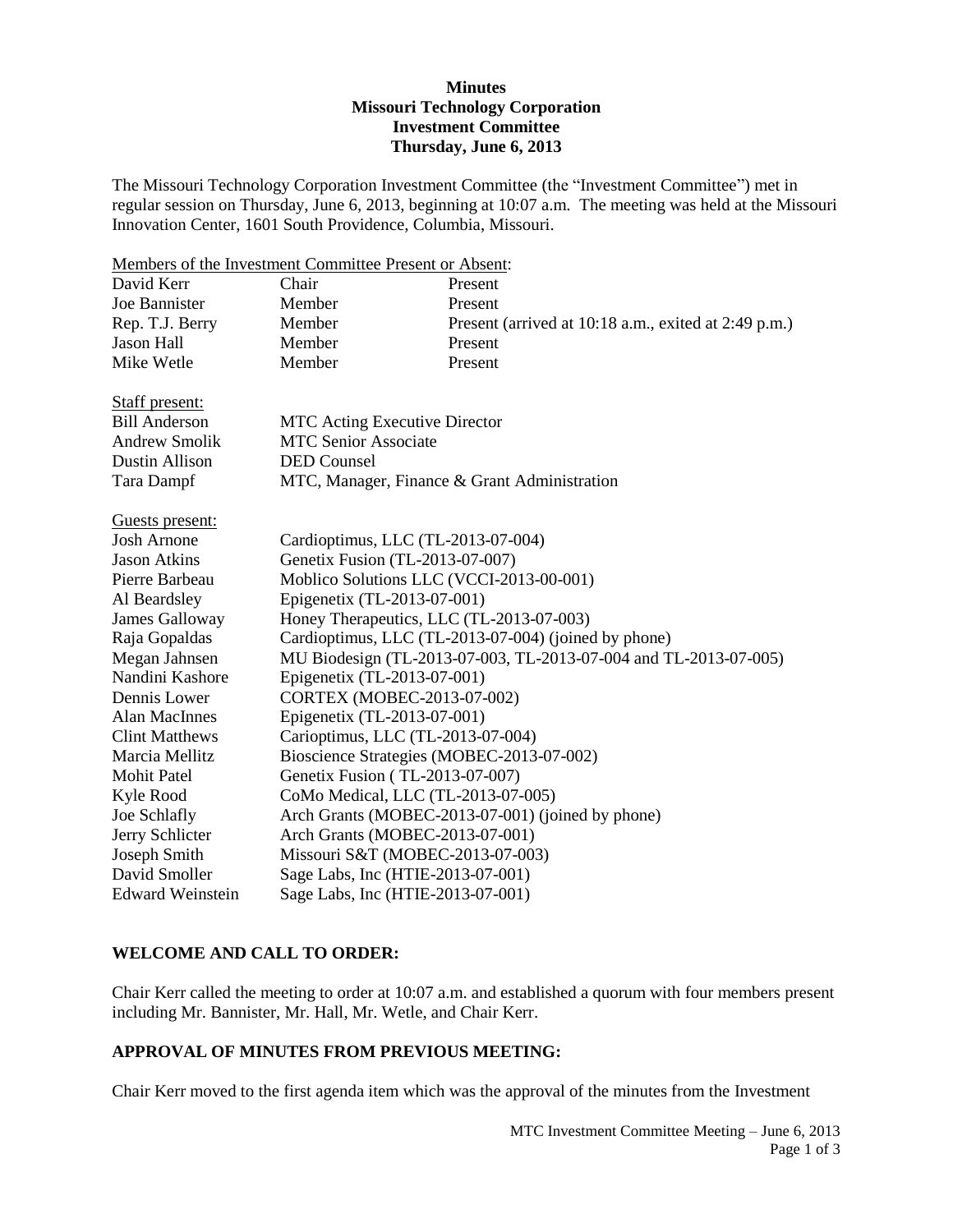Committee meeting held on May 17, 2013. Draft minutes were distributed to the Investment Committee prior to the meeting. The following resolution was moved by Mr. Bannister, seconded by Mr. Hall, and unanimously approved by those Investment Committee members present:

**RESOLVED**, the Investment Committee hereby approves the minutes of the May 17, 2013 Investment Committee meeting, as presented.

# **REVIEW PROGRAM APPLICATIONS:**

Chair Kerr then entertained a motion to enter Closed Session. The following resolution was moved by Mr. Bannister, seconded by Mr. Hall, and approved by the following roll call vote:

**RESOLVED,** the Investment Committee hereby enters Closed Session at 10:08 a.m. pursuant to Section 610.021, subsections (1), (12), (14), and (15), RSMo, relating to the review and discussion of High-Tech Industrial Expansion Program applications, TechLaunch Program applications, Venture Capital Co-Investment Program applications, and Missouri Building Entrepreneurial Capacity Program applications

| Mr. Bannister | aye |
|---------------|-----|
| Mr. Hall      | aye |
| Mr. Wetle     | aye |
| Chair Kerr    | aye |

After a discussion confined to the matters stated above by those present, the following resolution was moved by Mr. Bannister, seconded by Mr. Wetle, and approved by a roll call vote:

**RESOLVED**, the Investment Committee hereby reconvenes from Closed Session at 3:34 p.m.

| Mr. Bannister | aye |
|---------------|-----|
| Mr. Hall      | aye |
| Mr. Wetle     | aye |
| Chair Kerr    | aye |

Upon exiting Closed Session, after a discussion confined to the matters stated above, Chair Kerr reported that the Investment Committee took no action during Closed Session. Mr. Hall stated that, in light of his acceptance of an executive position with the St. Louis Regional Chamber which was listed as a project partner on application MOBEC-2013-06-002, he exited the meeting for the presentation and recused himself from the discussion on the following application to allow for discussion of the recused projects in his absence regarding MOBEC-2013-06-002. After discussion, the Investment Committee took no action on MOBEC-2013-06-002

The Investment Committee continued its discussion in open session.

The following resolutions were moved by Mr. Bannister, seconded by Mr. Wetle, and unanimously approved by those Investment Committee members present:

**RESOLVED**, the Investment Committee hereby recommends to the MTC Board the approval of High-Tech Industrial Expansion Program application HTIE 2013-07-001 in the amount of \$500,000, subject to the submission of updated pro forma financial statements.

The following resolutions were moved by Mr. Bannister, seconded by Mr. Wetle, and unanimously approved by those Investment Committee members present: